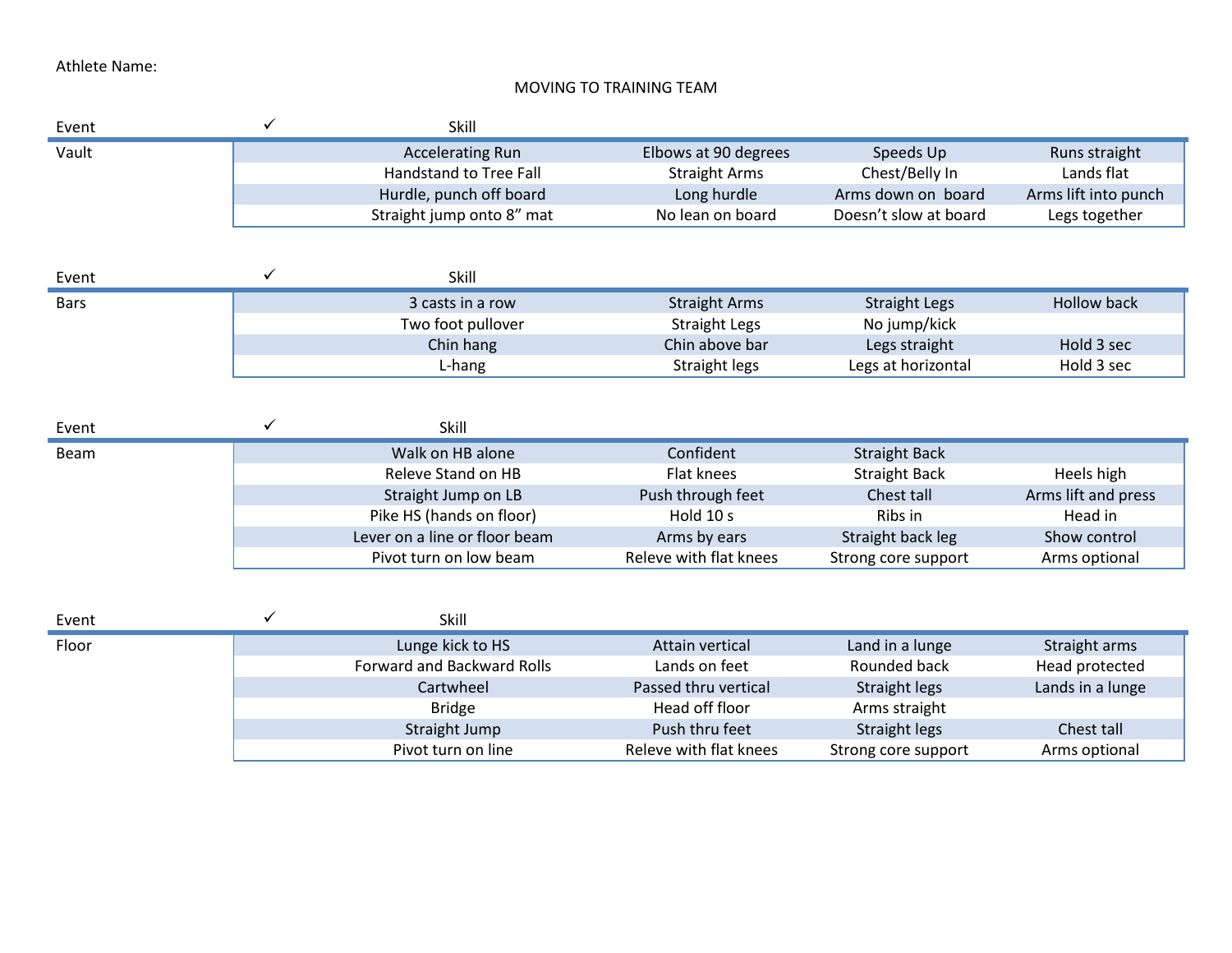# MOVING TO AAU LEVEL 2

| Event         | $\checkmark$ | Skill                                                      |                                         |                                               |                                                 |
|---------------|--------------|------------------------------------------------------------|-----------------------------------------|-----------------------------------------------|-------------------------------------------------|
| Vault         |              | Accelerating run                                           | Elbows at 90 degrees                    | Speeds up                                     | Runs straight                                   |
|               |              | Handstand tree fall                                        | Straight arms                           | Belly/ Chest in                               | Land all at once                                |
|               |              | Hurdle, punch off board                                    | Long hurdle                             | Arms down on the board                        | Arms lift into punch                            |
|               |              | Straight jump onto 16" mat                                 | No lean on board                        | Doesn't slow at board                         | Legs together in jump                           |
| Event         | ✓            | Skill                                                      |                                         |                                               |                                                 |
| <b>Bars</b>   |              | Sole Circle Dismount                                       | Straight arms                           | <b>Straight legs</b>                          | Lands upright                                   |
|               |              | Stride Hold                                                | 10 seconds                              | Straight arms                                 | Straight legs                                   |
|               |              | <b>Stride Walk</b>                                         | <b>Straight legs</b>                    | Front leg off the bar                         |                                                 |
|               |              | Two foot pullover                                          | Straight legs                           | No jump                                       | Pointed toes                                    |
|               |              | <b>Back hip circle</b>                                     | <b>Straight legs</b>                    | Hollow body throughout                        |                                                 |
|               |              | Spotted backhip-underswing                                 | Head neutral                            | Belly in                                      | No pike in underswing                           |
|               |              | Spotted cast on high bar                                   | Ribs in                                 | Shoulder over the bar                         | Straight arms                                   |
|               |              | Hold toes to bars 10 sec                                   | Straight knees                          | Head in                                       | Pointed toes                                    |
| Event<br>Beam | $\checkmark$ | Skill<br>90 degree leap on low beam                        | Hip rise                                | <b>Straight legs</b>                          | Lands in arabesque                              |
|               |              |                                                            |                                         |                                               |                                                 |
|               |              | Split jump hang from bar                                   | Straight legs                           | Hips straight                                 | Pointed toes                                    |
|               |              | Straight jump on high beam<br>Pike handstand hold low beam | Show push through toes                  | Chest remains tall<br>Ribs in                 | Arms lift and press                             |
|               |              |                                                            | Hold 10 seconds                         |                                               | Arms straight                                   |
|               |              | Lever on high beam                                         | Arms remain by ears                     | Support foot flat                             | Back leg straight                               |
|               |              | Pivot turn on high beam<br>Cartwheel to side HS at wall    | Releve with flat knees<br>Lever into HS | Active core during turn<br><b>Vertical HS</b> | Arms position optional<br>Lower body to push-up |
|               |              | Cartwheel side HS off low beam                             | Head neutral                            | Lever into skill                              | Attain vertical                                 |
|               |              |                                                            |                                         |                                               |                                                 |
| Event         | $\checkmark$ | Skill                                                      |                                         |                                               |                                                 |
| Floor         |              | Handstand                                                  | Vertical hold 1 sec                     | Lever into skill                              | <b>Head neutral</b>                             |
|               |              | Pike back roll on incline                                  | Straight arm technique                  | Hollow ribs throughout                        |                                                 |
|               |              | <b>Backbend</b>                                            | Arms above head                         | Straight arms                                 | Shoulders past hands                            |
|               |              | Bridge kickover                                            | Straight legs in HS                     | Lever out                                     |                                                 |
|               |              | Heel snap turn                                             | Arms remain in mid crown                | Show high releve                              | Pointed toe in passé                            |
|               |              | 90 degree leap from stand                                  | Chest up                                | Legs straight                                 | Finish in arabesque                             |
|               |              | Roundoff from a stand                                      | Long approach                           | Ribs in                                       | Land upright                                    |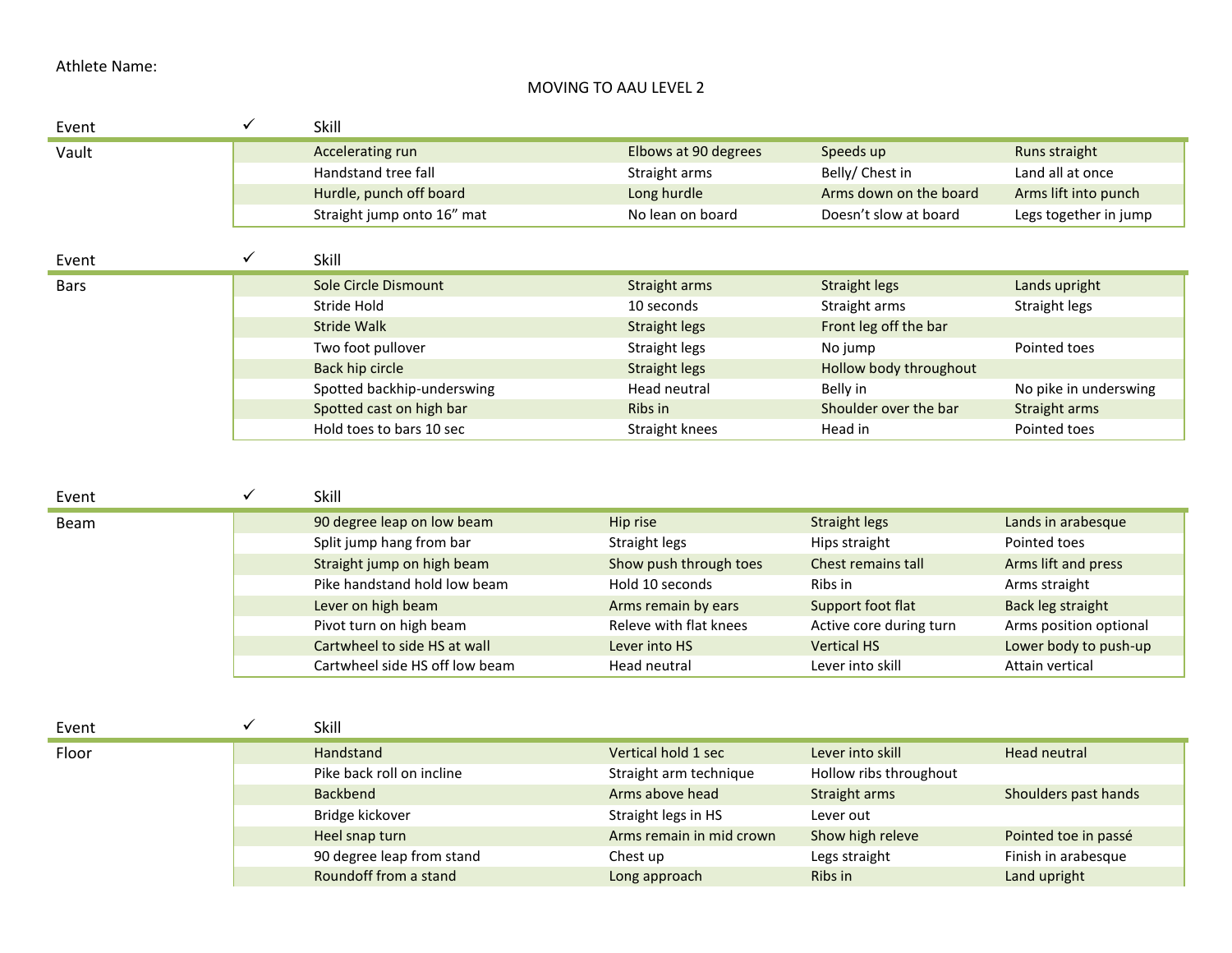## MOVING TO USA LEVEL 3

| Event       | ✓ | Skill                                        |                         |                          |                         |
|-------------|---|----------------------------------------------|-------------------------|--------------------------|-------------------------|
| Vault       |   | Level 3 vault                                | No lean on board        | No Pike                  | Straight body           |
|             |   | Vault over whale sideways                    | No pike                 | Arms straight            | Land on feet            |
|             |   | Front LO to back on whale                    | No pike                 | Ribs in                  | Pointed toes            |
|             |   | Front tuck off board to feet                 | Hips rise               | Head neutral             | Open before landing     |
|             |   | <b>Bounder on Tumbl-Trak</b>                 | Feet together           | Look at hands throughout | One body length         |
|             |   |                                              |                         |                          |                         |
| Event       | ✓ | Skill                                        |                         |                          |                         |
| <b>Bars</b> |   | Glide                                        | Straight arms           | Round back throughout    | Straight knees          |
|             |   | Kip                                          | Straight legs           | Pointed toes             | Round back in the glide |
|             |   | Front hip circle + cast                      | Straight arms           | Finish in pike           | Ribs in-cast in         |
|             |   | Cast to horizontal                           | Rounded back            | Straight arm             | Shoulders over bar      |
|             |   | Mill circle                                  | Chin up at beginning    | Straight legs            | Straight arms at end    |
|             |   | Back hip circle-underswing                   | Head neutral            | Straight body            | Underswing goes up      |
|             |   | Spotted 2 backhip circles in a row           | Head neutral            | Straight body            | Quick wrist shift       |
|             |   | Cast horizontal- drop to flat lying on a mat | Rounded back            | Hips under               | Body lands all at once  |
|             |   | Squat on floor bar-jump to low bar           | Control in Squat        | Hollow on jump           | Tight body in swing     |
|             |   | Cast horizontal on HB                        | Rounded back            | Straight arms            | Pointed toes            |
|             |   | High bar kip                                 | Straight legs           | Legs on bar throughout   | Glide out far enough    |
|             |   | Cast back hip on HB                          | Rounded back            | Straight body            | Straight arms           |
|             |   | Single tap swings on block                   | No pike in hollow shape | Full release in middle   | Straight arms           |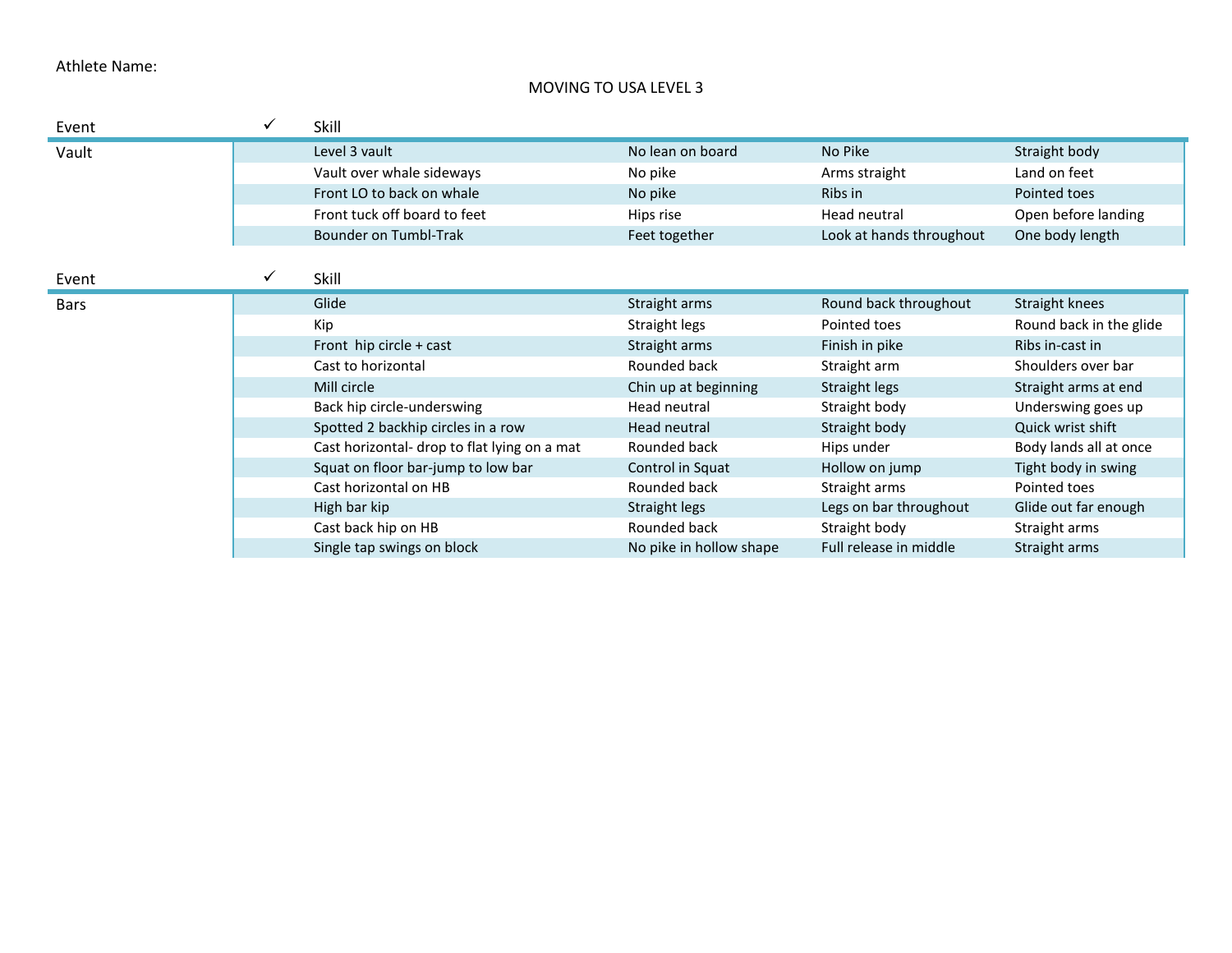| Event       | Skill                               |                          |               |                       |
|-------------|-------------------------------------|--------------------------|---------------|-----------------------|
| <b>Beam</b> | 120 Leap on HB                      | Hips Rise                | Even Legs     | <b>Straight Legs</b>  |
|             | Switch Jump on Tramp                | 45 before switch         | Straight legs | Hips rise             |
|             | Straight jump + Straight jump on HB | Push through toes        | Connected     | Straight legs         |
|             | Vertical HS on HB                   | Lever in and out         | Straight back | Straight knees        |
|             | Cartwheel-medium beam               | Lever in and out         | Straight back | Head correct          |
|             | Backwalkover on low beam            | Straight legs 150 split  | Straight legs | Lever                 |
|             | $\frac{1}{2}$ turn on high beam     | High releve              | Correct arms  | Straight body         |
|             | CW step in, rebound on floor line   | No pike                  | Straight legs | Lever in              |
|             | Front walkover or limber on floor   | Strong needle into skill | Arms by ears  | Correct head position |
|             | Tuck jump medium                    | Hips rise                | Pointed feet  | Correct arms          |
|             | Split jump-sissone on floor         | Hips rise                | Straight legs | 150 degrees           |

|  | M.<br>۰. |  |
|--|----------|--|
|  |          |  |
|  |          |  |

| Event | Skill                                  |                           |                      |                            |
|-------|----------------------------------------|---------------------------|----------------------|----------------------------|
| Floor | Backroll to push-up                    | Straight jump             | Knees together       | No arch                    |
|       | Back ext roll to HS from panel mat     | Straight arms             | Ribs in              | Lever out                  |
|       | HS (2sec) forward roll                 | Straight back             | 2 seconds            | Lever                      |
|       | RO Backhandspring                      | Feet together             | Turn over the RO     | Straight knees in BHS      |
|       | RO 2 BHSP on tumbl-trak                | Connected                 | Turn over the RO     | Straight knees in BHS      |
|       | Back tuck from panel with light spot   | No throwing head          | Rounded back         | Land with chest up         |
|       | Front HSP off panel                    | <b>Extended shoulders</b> | Straight knees       | Strong needle              |
|       | Handstand, bridge kickover             | Straight legs in HS       | Shoulders over hands | Straight legs in kickover  |
|       | Passe stand to bridge, return to stand | Arms by ears              | Open shoulders       | Foot pointed               |
|       | $\frac{1}{2}$ turn                     | Correct arms (high crown) | High releve          | Finish in controlled passé |
|       | Split Leap (90° minimum)               | Hips rise                 | Straight knees       | Even arms                  |
|       | Stretch jump, Split jump               | 120 degree split          | Straight legs        | Pointed feet               |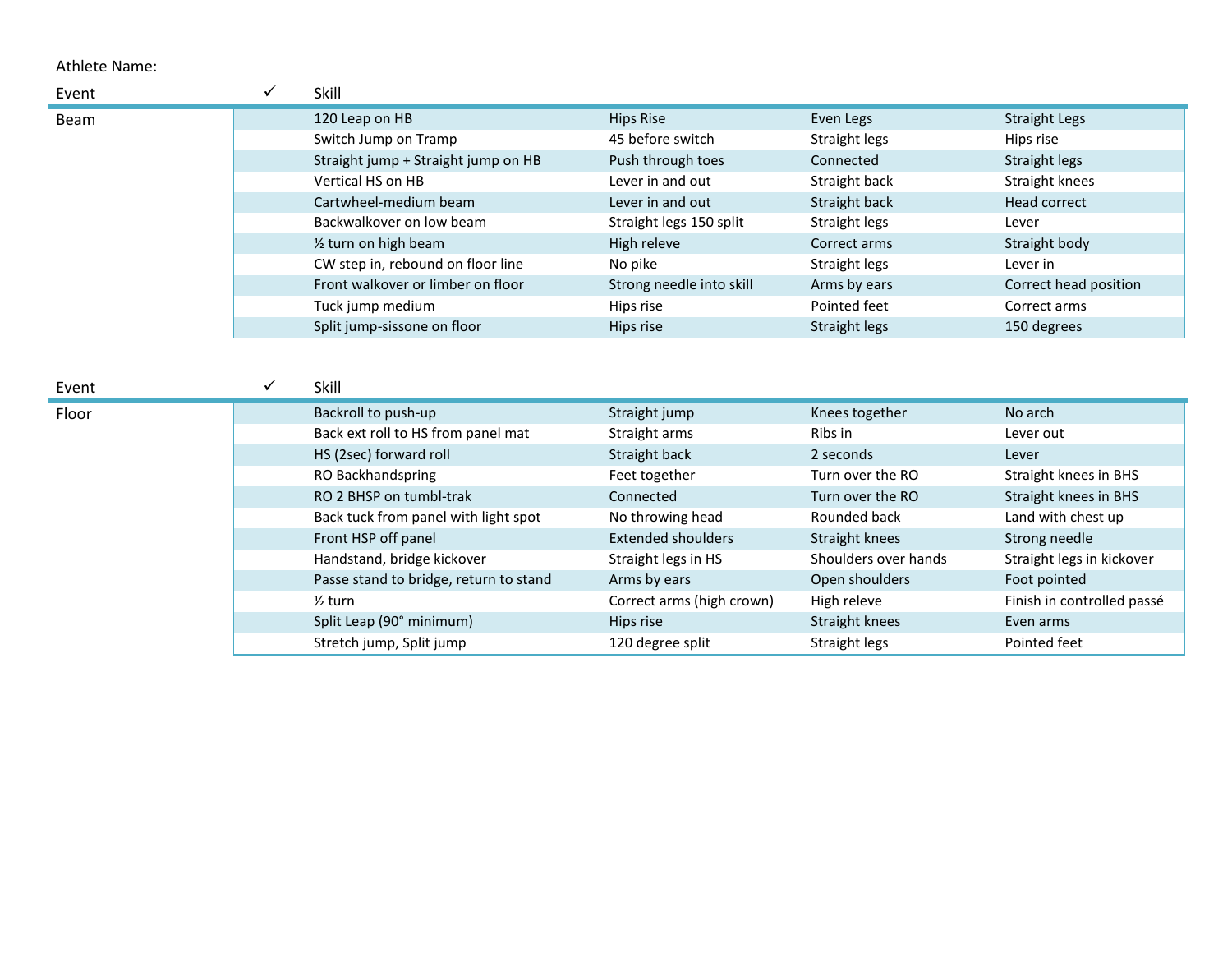# MOVING TO USA LEVEL 4

# Event  $\checkmark$  Skill

| Vault | Front Handspring off table to resi | No lean on board | No Pike                  | Straight body       |
|-------|------------------------------------|------------------|--------------------------|---------------------|
|       | Front Handspring vault             | No pike          | Arms straight            | Land on feet        |
|       | CW step-in to panel mat            | No pike          | Ribs in                  | Pointed toes        |
|       | Yurchenko drill over barrel        | Hips rise        | Head neutral             | Open before landing |
|       | RO onto board, rebound to 24"      | Feet together    | Look at hands throughout | One body length     |
|       | Front layout off board to back     | Knees straight   | No pike                  | Hip rise            |
|       |                                    |                  |                          |                     |

Event

| Event       | Skill                            |                      |                        |                        |
|-------------|----------------------------------|----------------------|------------------------|------------------------|
| <b>Bars</b> | Kip+ cast horizontal low bar     | Straight arms        | Straight legs          | Shoulders over in cast |
|             | Kip+ cast horizontal on high bar | Straight arms        | Straight legs          | Shoulders over in cast |
|             | Double back hip circle           | Straight arms        | No Pike                | Head neutral           |
|             | Spotted clean hip (strap)        | Ribs in              | Straight arms          | Strong back drop       |
|             | Strap giants                     | Round shape on drop  | Full release at bottom | Hollow over the top    |
|             | Tap swings from underswing       | Round shape          | Full release at bottom | Straight knees         |
|             | Level 4 high bar dismount        | Straight arms        | Toes initiate turn     | At bar height          |
|             | Squat on, jump to HB             | Control in squat on  | Hollow on jump         | Maintain tension       |
|             | Spotted flyaways                 | Single shape in flip | Head neutral           | Tension throughout     |
|             | Spotted cast HS on high bar      | Head in              | Straight arms          |                        |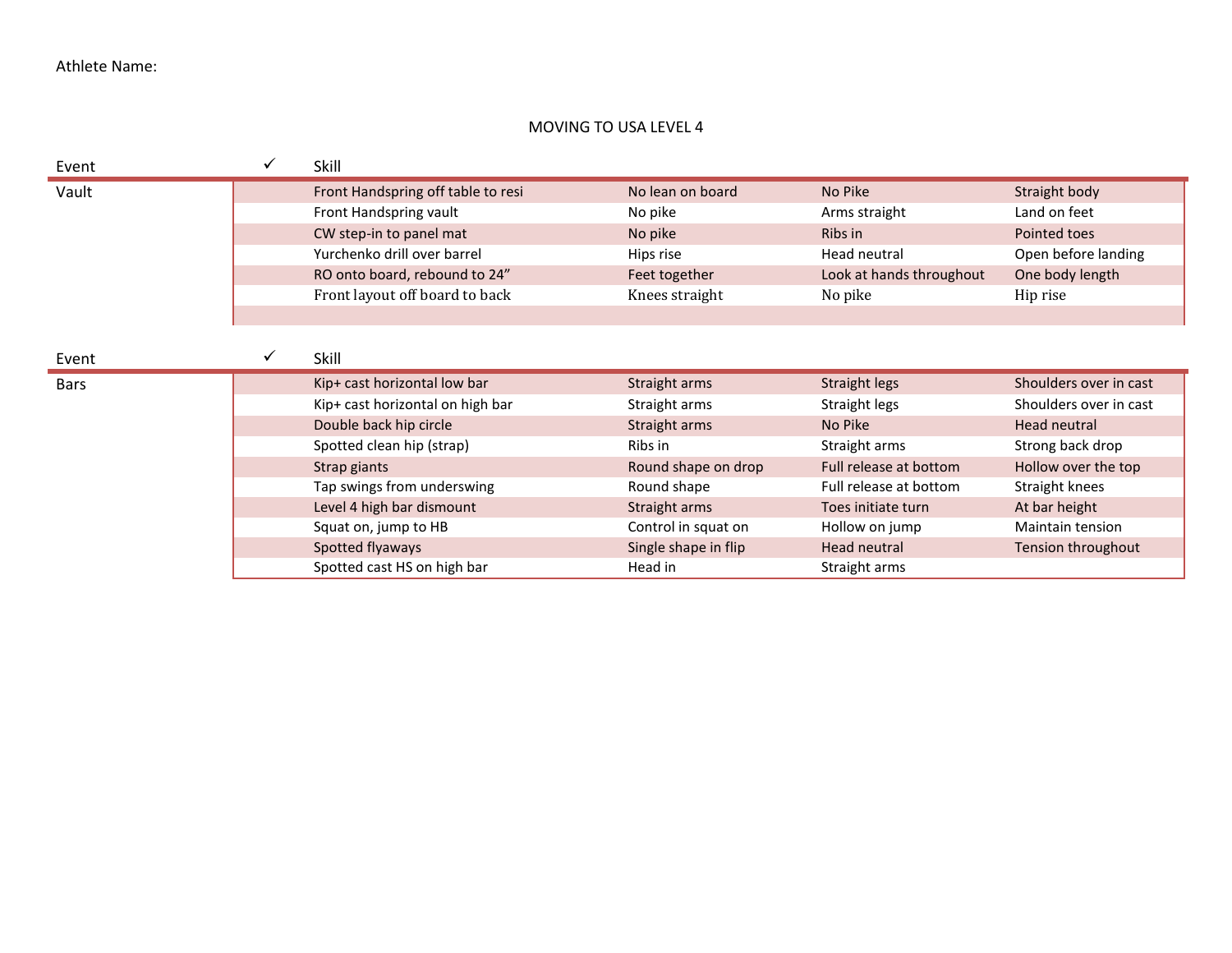| Event       | Skill                                  |                          |                   |                      |
|-------------|----------------------------------------|--------------------------|-------------------|----------------------|
| <b>Beam</b> | 150 Leap on HB                         | <b>Hips Rise</b>         | Even 150          | <b>Straight Legs</b> |
|             | Switch leap on floor                   | 45 before switch         | Straight legs     | Hips rise            |
|             | Split jump+straight jump               | $120 \text{ min}$        | Connection        | Straight legs        |
|             | 2 second HS hold on beam               | Lever in and out         | Straight back     | Straight knees       |
|             | Cartwheel on high beam                 | Lever in and out         | Straight back     | Head correct         |
|             | Backwalkover on medium beam            | 150 split                | Straight legs     | Lever                |
|             | BHSP step out on floor or TT           | Straight legs            | Straight arms     | Early split          |
|             | BWO-BWO on floor                       | Straight legs            | Straight arms     | Connected            |
|             | 1/1 turn on low beam                   | High releve              | Correct arms      | Straight body        |
|             | CW step in, rebound on low beam        | No pike                  | Straight legs     | Lever in             |
|             | CW back tuck spotted on the floor      | No pike                  | Strong connection | No head throw        |
|             | Front or side aerial spotted off panel | Strong needle into skill | Straight legs     | Chest up on landing  |
|             | Tuck jump 1/2 turn on tramp/floor      | Hips rise                | Pointed feet      | No cheating turn     |
|             | Split jump-sissone low beam            | Hips rise                | Straight legs     | 150 degrees          |

### Event < Skill

| Floor | <b>Back Extension Roll to HS</b>         | Straight arms             | Ribs in              | Lever out              |
|-------|------------------------------------------|---------------------------|----------------------|------------------------|
|       | RO 2 Backhandspring                      | Feet together             | Turned over RO       | Straight knees in BSHP |
|       | RO BHSP Back tuck off TT to 2-8" mats    | Hips rise in tuck         | Head neutral         | Chest up on landing    |
|       | Spotted layout or layout drills          | No throwing head          | No pike down         | Feet together          |
|       | FHSP rebound                             | <b>Extended shoulders</b> | Straight knees       | Strong needle          |
|       | FHSP step out, FHSP rebound on TT        | Strong connection         | Drive leg underneath | Arms by ears           |
|       | FHSP front tuck on TT                    | Finish front handspring   | Straight knees       | Hips rise into tuck    |
|       | Front tuck on TT                         | Hips rise                 | One shape            | Head in                |
|       | Leap pass (sissone to leap)              | No see-saw action         | Hips rise            | Straight legs          |
|       | Switch leap off the spring board         | Arms mid-crown-press      | Straight legs        | Pointed toes           |
|       | $1/1$ turn                               | Arms high crown           | High releve          | Foot pointed           |
|       | Backwalkover                             | Pointed feet              | Straight legs        | Lever out              |
|       | Straddle jump (120) + $\frac{1}{2}$ turn | Hips rise                 | Two straight legs    | Pointed feet           |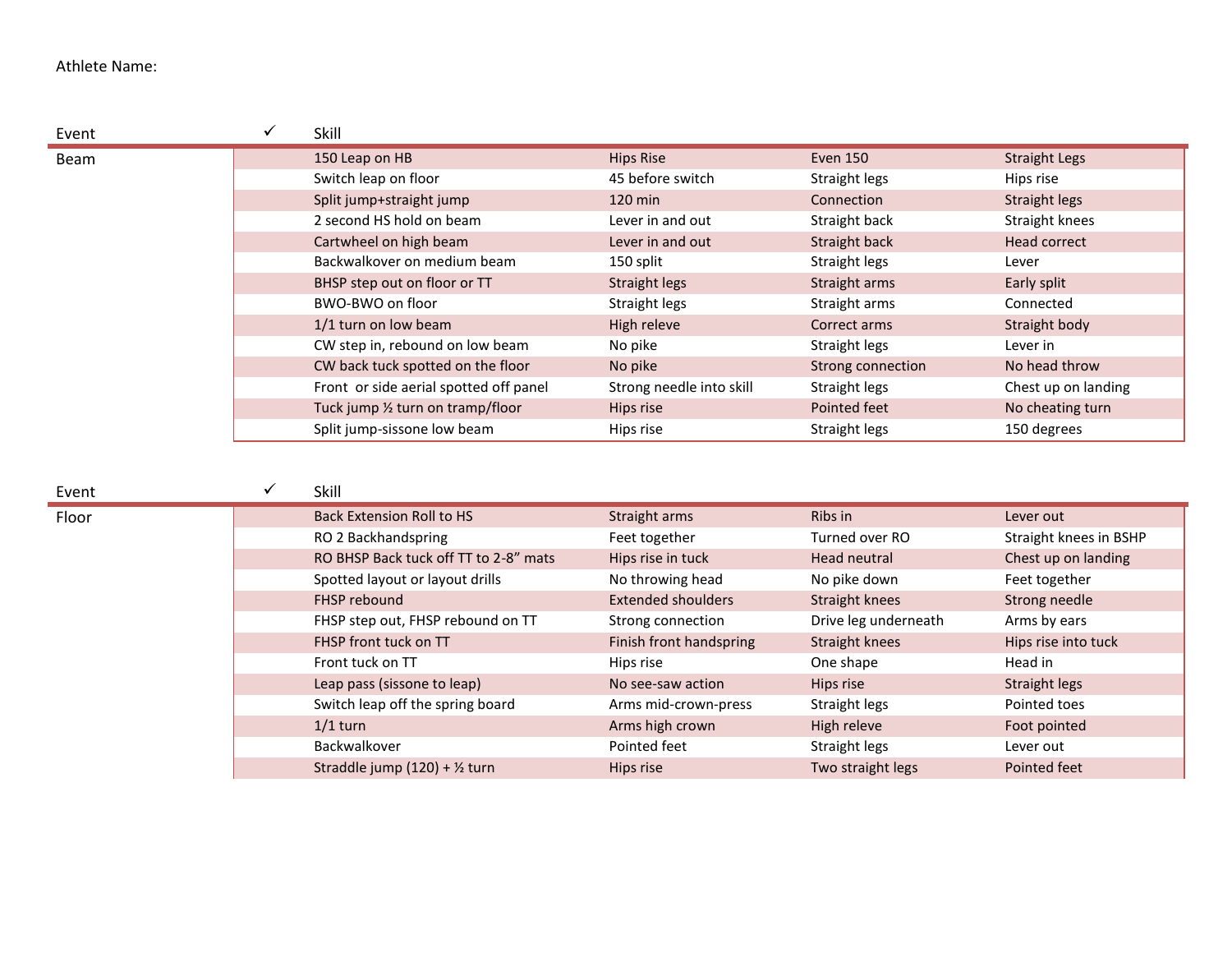### MOVING TO USA LEVEL 5

| Event       | ✓ | Skill                                   |                      |                        |                        |
|-------------|---|-----------------------------------------|----------------------|------------------------|------------------------|
|             |   | Front Handspring vault                  | No forward lean      | No pike                | Hip rise               |
|             |   | Yurchenko onto resi mat                 | Head in              | Turned over Ro         | Straight arms          |
|             |   | Roundoff rebound onto panel mat         | Hands in line        | No pike                | Head in                |
|             |   |                                         |                      |                        |                        |
| Event       | ✓ | Skill                                   |                      |                        |                        |
| <b>Bars</b> |   | Kip+ cast above horizontal              | Straight arms        | Straight legs          | Shoulders over in cast |
|             |   | Kip+ cast above horizontal on high bar  | Straight arms        | Straight legs          | Shoulders over in cast |
|             |   | Clear hip to horizontal                 | Straight arms        | Ribs in                | Head in                |
|             |   | Long hang pullover                      | Ribs in on drop      | Strong tap             | Straight arms          |
|             |   | 3⁄4 giant spotted                       | Round shape drop     | Full release at bottom | Hollow over the top    |
|             |   | Tap swings at Level 5 height            | Round shape          | Full release at bottom | Straight knees         |
|             |   | Flyaway                                 | Single shape in flip | <b>Head Neutral</b>    | Tension throughout     |
|             |   | Cast straddle -miss feet- land on back  | Straight arms        | Feet pointed           | Round back             |
|             |   | Straddle press on wall                  | Round back           | Head neutral           | Ribs in                |
|             |   | Second circle on strap to clear support | Head neutral         | Straight arms          | Ribs in                |
|             |   | Light spot to cast HS on high bar       | Head in              | Straight arms          | Body tension           |